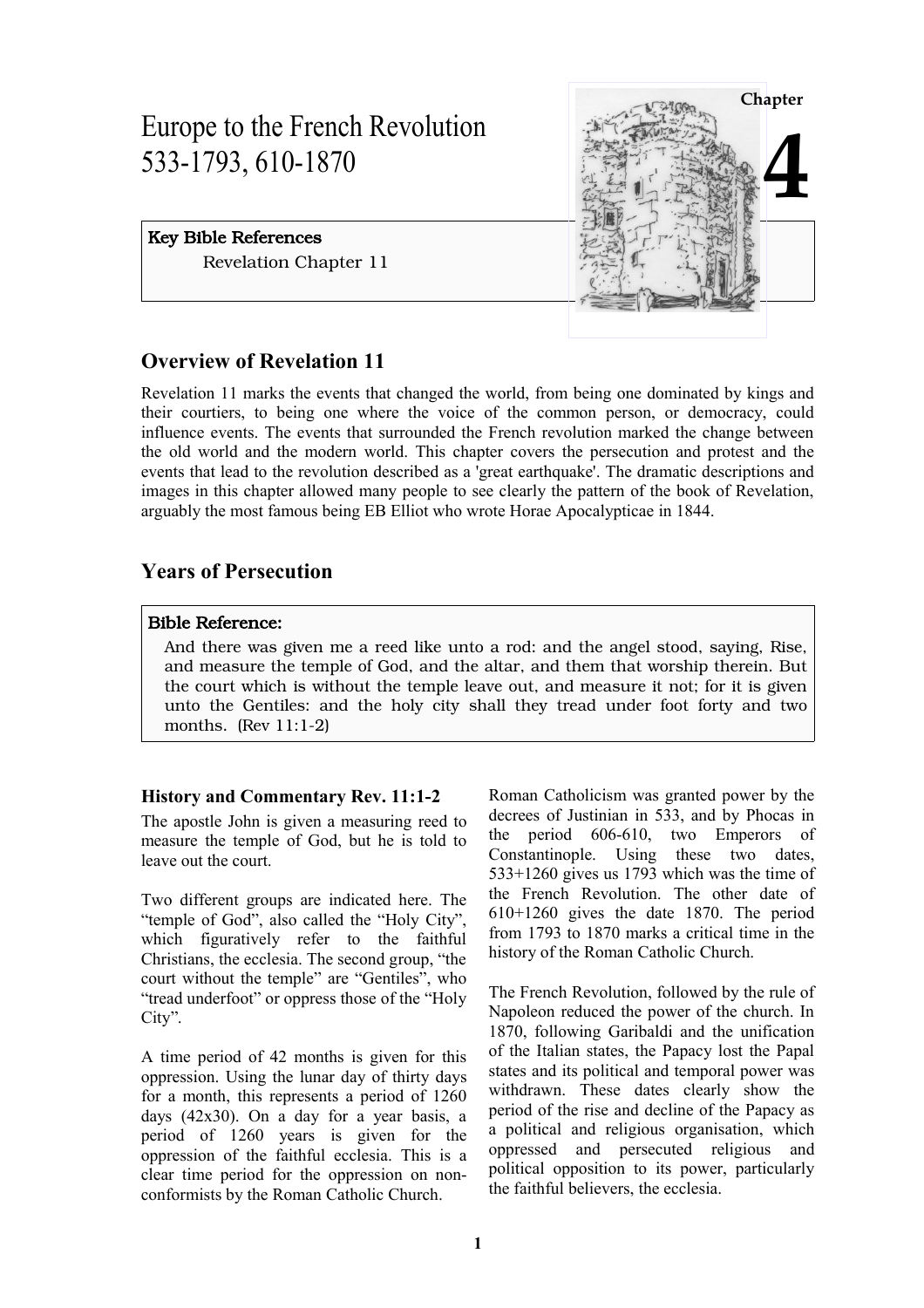# **Years of Protest**

# Bible Reference:

And I will give power unto my two witnesses, and they shall prophesy a thousand two hundred and threescore days, clothed in sackcloth. These are the two olive trees, and the two candlesticks standing before the God of the earth. And if any man will hurt them, fire proceeds out of their mouth, and devours their enemies: and if any man will hurt them, he must in this manner be killed. These have power to shut heaven, that it rain not in the days of their prophecy: and have power over waters to turn them to blood, and to smite the earth with all plagues, as often as they will.

And when they shall have finished their testimony, the beast that ascends out of the bottomless pit shall make war against them, and shall overcome them, and kill them. And their dead bodies shall lie in the street of the great city, which spiritually is called Sodom and Egypt, where also our Lord was crucified. (Rev 11:3-8)

# **History and Commentary 11:3-5**

There are "two witnesses" that represent the political and religious forces that opposed the tyranny of Catholicism and stand for political and religious freedom, "standing before the god of the earth", which identifies the Pope as seen as a god by Catholics . They represent hostility to state-churchism and its monarchical allies. Historically these groups met tyranny with violence and force. Such groups include the Circumcellians, the Men of Munster and Camisards. The "two olive trees" and 'candlesticks' (ie lampstands) are representative of Jew and Gentile fed by the ideals of the hope of Israel.

Again a time period is given, the same length of time, but it is expressed in a different form the previous one. The days are also "1260" days, and 1260 years the time period, but it is described differently as it belongs to a different time period. It is a period of persecution by the Catholic Church. It began in 312 when the state church was established. It was the time of the great division in the Church when the Donatists refused to conform to the decrees of the state church, backed by the authority of Constantine's government. It began a period of religious controversy.

If we take this 1260 year period from 312 and the rise of Constantine, we reach the year 1572 (312+1260) . This was the date of the Massacre of St Bartholomew, when Rome tried to destroy all religious opposition. 1572 ended the testimony of the witnesses and symbolically showed the victory of Catholicism.

maintained a continuous opposition to the autocratic and ecclesiastical power of Rome and its political and religious tyranny. Christendom was ruled by the church, which was supported by the sword and the powerful nation states. The militancy of the forces that opposed the church's power, afforded a measure of protection for the non-militant faithful. For instance, in England John of Gaunt, who opposed the church on political grounds, joined with Wycliff, who protested on religious principles. In Bohemia, Huss' political stand ultimately led to a religiouspolitical war that ravaged Europe, the Thirty Years' War, 1618-1648.

include groups such as the Donatists, Waldenses, Novatians and Huguenots. They

The 1260 year period, from 312 and terminating in 1572 ended in a period of frightful persecution intitiated by the Massacre of St Bartholomew in France, on 24<sup>th</sup> of August, 1572, when Papal interests made a dertermined attempt to crush all political and religious opposition to its power. It was a war particularly directed against the Huguenots in the south of France.

The growing political influence of the Huguenots made their suppression appear as a necessity to the Catholics. In 1562 a number of them were massacred while assembled in worship as Vassy. Civil wars followed in 1562, 1567 and 1568. The Huguenots experienced some successes and were granted some privileges. However, the King persuaded by the Catholics that his life was in danger, consented to the execution of the Huguenot leaders.

The witnesses that can be identified historically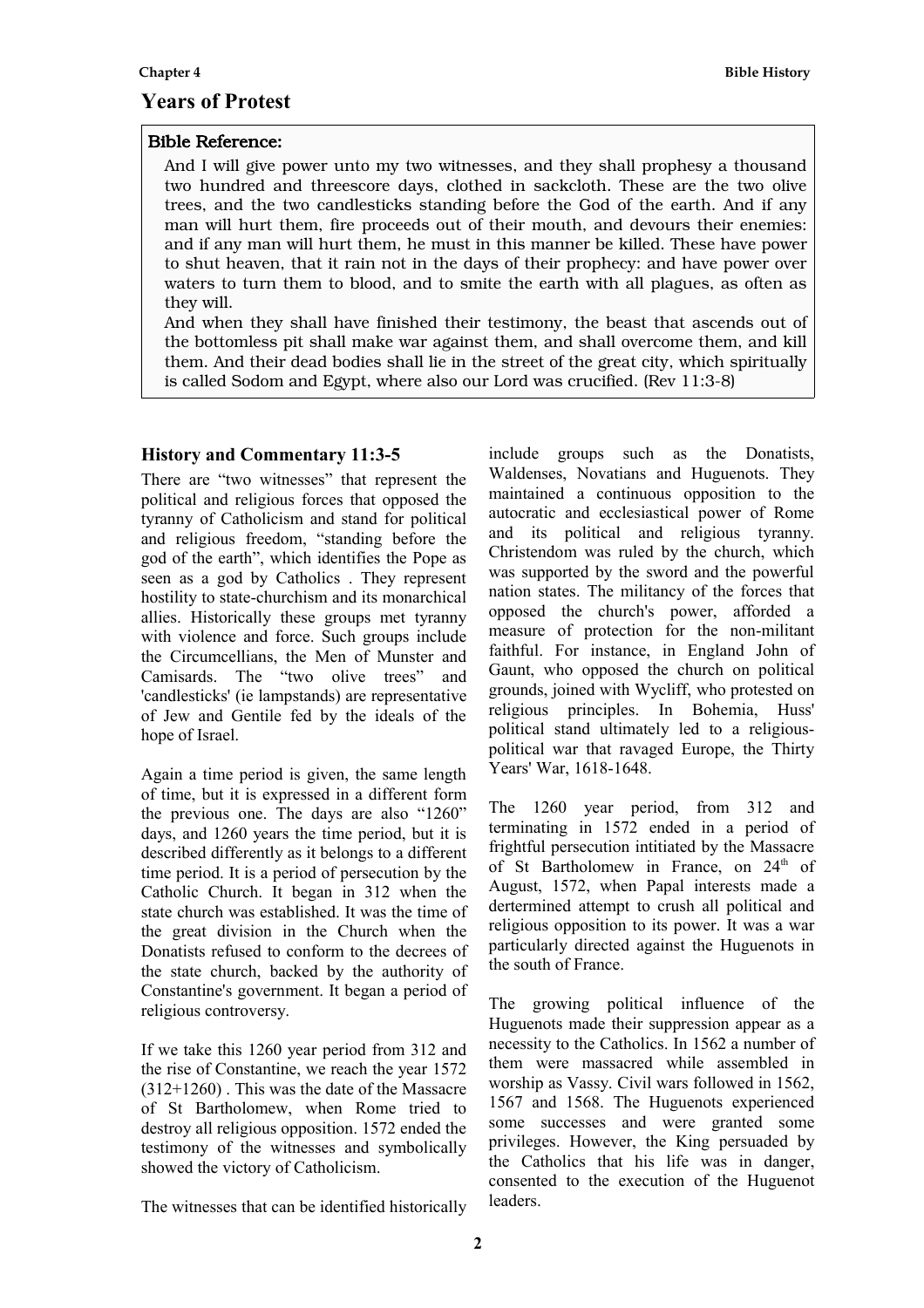#### **Continued**

From Paris the massacre of Huguenots spread to the provinces and France was plunged into civil wars from 1572 to 1593. Henry of Navarrs, a Huguenot leader, arrived to appease the Catholics and was converted in order to relieve the sufferings of his associates. In 1598 the religious feuds were settled by the Edict of Nantes, which gave privileges to the Huguenots, including the right to retain their strongholds and freedom of religion.

In the seventeenth century, Louis X111 forbad the Huguenots from having political meetings though they could still retain religious freedom. Cardinal Richelieu and his successor Mazarin wanted to suppress the Huguenots as a political and religious force. Their work enabled Louis X1V to feel strong enough to revoke the Edict of Nantes in 1685.

The revocation of the Edict of Nantes resulted in the destruction of the liberal forces and thus the witnesses in France. The Huguenots fled, some to England, others to America and South Africa, taking with them their industrial skills and liberal principles.



*French Patriots going to fight in Belgium*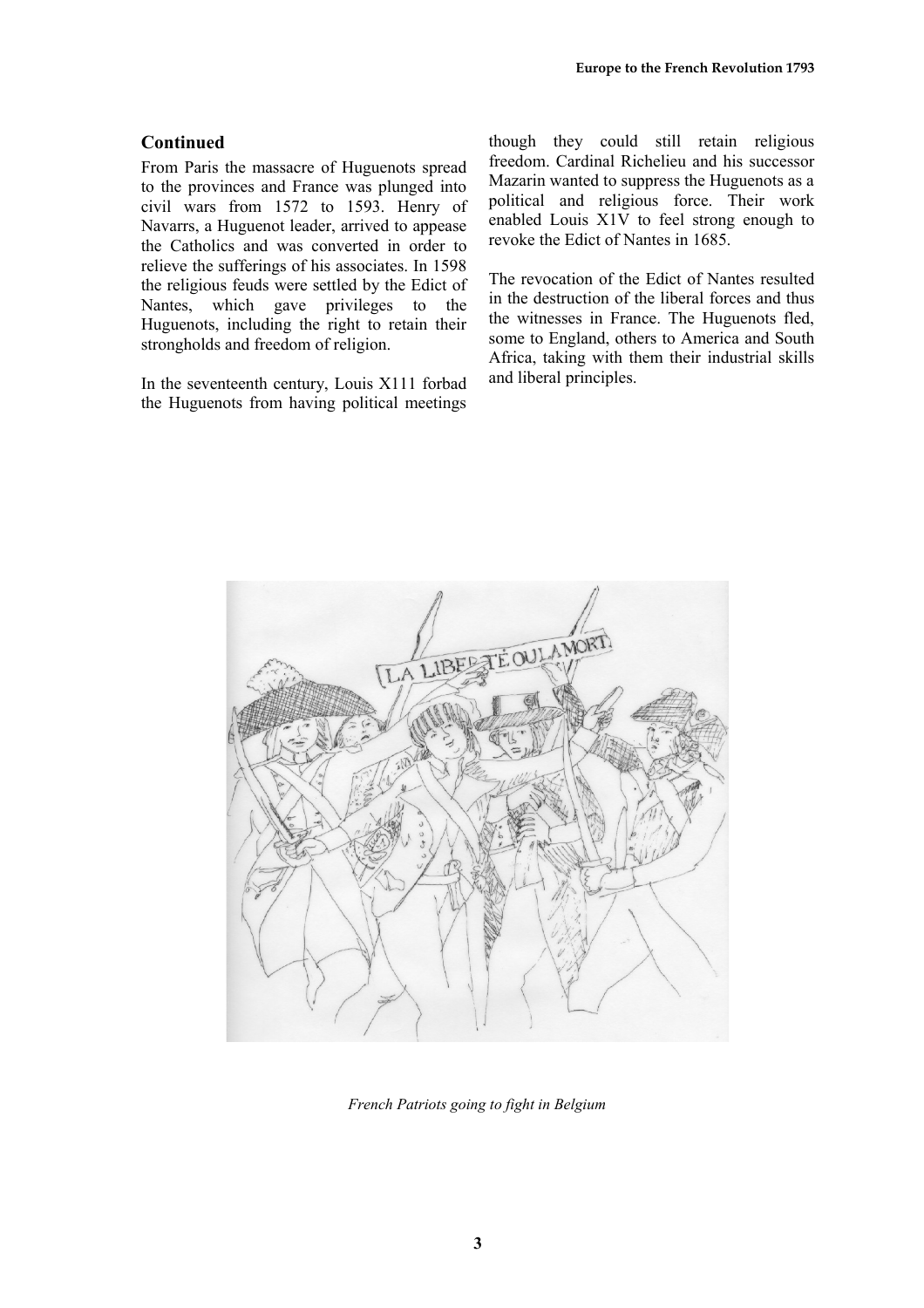### Bible Reference:

And they of the people and kindreds and tongues and nations shall see their dead bodies three days and an half, and shall not suffer their dead bodies to be put in graves. And they that dwell upon the earth shall rejoice over them, and make merry, and shall send gifts one to another; because these two prophets tormented them that dwelt on the earth. And after three days and an half the Spirit of life from God entered into them, and they stood upon their feet; and great fear fell upon them which saw them. (Rev 11:9-11).

# **Commentary Continued**

During this period in history, the "great city" was still Rome and France was Catholicism's chief ally and the principle place where the war of extermination of the witnesses took place. "Sodom" reflects pride and immorality, and, "Egypt" bondage. These symbolically describe the power of Catholicism which was steeped in immorality and kept its adherents in ignorance of the true faith of the Bible.

The memory of the massacres lived in the memory of the "people and kindreds and tongues and nations" for "three days and a half". The "bodies" of the witnesses symbolically show the victory of Catholicism. Yearly celebrations of the triumphs of Catholicism over the Huguenots were held to commemorate the events of 1572. The nations of Europe kept these events in memory for a symbolic "three and a half days". Using the principle of 30 days for a lunar day we have  $(3x30) + (1/2 x30) = 90 + 15 = 105$ days/years.

After this the " spirit of life from God entered into them and they stood upon their feet, and; fear great fear fell upon them which saw them," and there was a revival of political and religious witnessing. The revocation of the Edict of Nantes in 1685 quelled opposition for 105 years. 1685+105 years brings us to 1790, when the witnesses revived.

The political death state of the witnesses lasted until 1790, when France was plunged into the French Revolution, led by the Bourgeoisie, which included the intelligentsia, merchants, traders and peasantry. This group, known as the Third Estate was the largest group in the population of France. It rose against the First Esate, the Clergy, and the Nobility of the Second Estate.

As the most numerous social group, The Third Estate rose to prominence expounding the principles of liberty and equality, so long denied in the realms of the Mediterranean world, the "Abyss". The power of the Third Estate generated "great fear" among the aristocracy and the clergy. Louis XV1 was at that time facing a financial crisis. The Nobility wanted to limit the absolute power of the King and aimed to force him to convoke the Parlement, the States-General which had not been called since 1614. The nobles attempt to dominate the States-General was thwarted by the rising militancy of the Third Estate. The King gave into their demands and announced that the Estates-General would be summoned on 5th May 1789.

From the fifteenth century, with the invention of the printing press, the ideas of men such as Luther, Calvin, Zwingli and John Knox, were spreading and the movement away from Catholicism had been strengthening. In 1532, Henry V111 of England had made a complete break with the Papacy. In France, thinkers of the 'Enlightenment' such as Rousseau, Montesquieu, Voltaire and economic theorists, had been disseminating their ideas on liberalism widely, so that by 1750 there was increasing agitation for a more liberal society.

In America, communities of Pilgrims, Quakers and other religious sects, who had emigrated from Europe and England, had settled and established new forms of worship, emphasising the concept of liberalism, that was to sweep through Europe in the ninteenth century. This movemant allowed a freedom of worship which ensured the preservation and revival of the truth of the Bible.